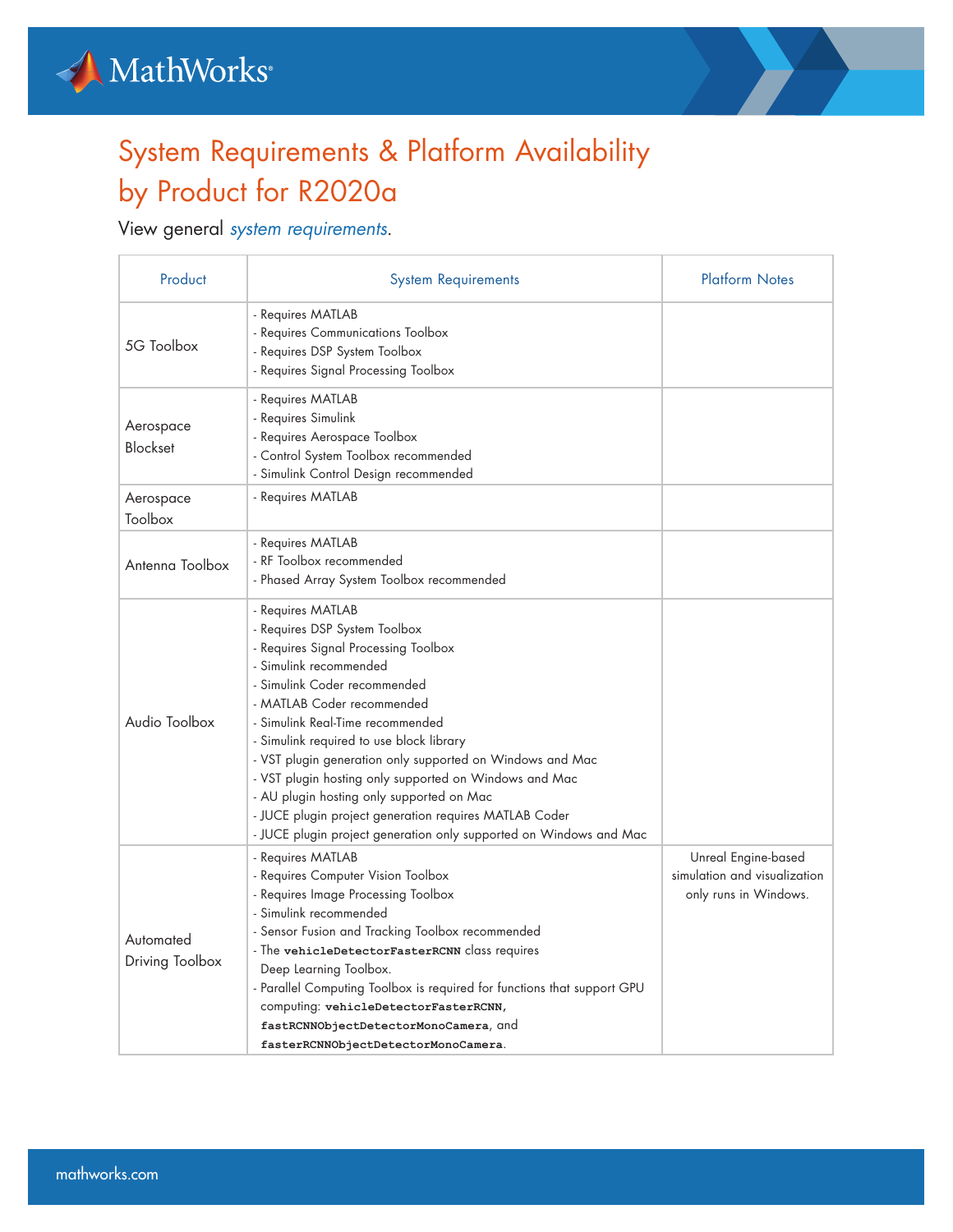

| Product                          | <b>System Requirements</b>                                                                                                                                                                                                                                                                                                                                                                                                                                                                                                                                                                                                                                                                                                                                                                                                                                                                                                                     | <b>Platform Notes</b> |
|----------------------------------|------------------------------------------------------------------------------------------------------------------------------------------------------------------------------------------------------------------------------------------------------------------------------------------------------------------------------------------------------------------------------------------------------------------------------------------------------------------------------------------------------------------------------------------------------------------------------------------------------------------------------------------------------------------------------------------------------------------------------------------------------------------------------------------------------------------------------------------------------------------------------------------------------------------------------------------------|-----------------------|
| <b>AUTOSAR</b><br>Blockset       | - Requires MATLAB<br>- Requires Simulink<br>- Requires Embedded Coder to generate AUTOSAR code<br>and export ARXML files<br>- Requires System Composer to create AUTOSAR Architecture models                                                                                                                                                                                                                                                                                                                                                                                                                                                                                                                                                                                                                                                                                                                                                   |                       |
| <b>Bioinformatics</b><br>Toolbox | - Requires MATLAB<br>- Requires Statistics and Machine Learning Toolbox<br>- On Red Hat Enterprise Linux 6.x and SUSE Linux Enterprise Desktop 11.x,<br>use LIBZ version 1.2.3.3 or higher                                                                                                                                                                                                                                                                                                                                                                                                                                                                                                                                                                                                                                                                                                                                                     |                       |
| Communications<br>Toolbox        | - Requires MATLAB<br>- Requires Signal Processing Toolbox<br>- Requires DSP System Toolbox<br>- Fixed-Point Designer recommended<br>- Simulink Coder recommended<br>- Simulink recommended<br>- RF Toolbox recommended<br>- RF Blockset recommended<br>- Parallel Computing Toolbox recommended<br>- MATLAB Coder recommended                                                                                                                                                                                                                                                                                                                                                                                                                                                                                                                                                                                                                  |                       |
| Computer<br>Vision Toolbox       | - Requires MATLAB<br>- Requires Image Processing Toolbox<br>- Simulink recommended and required to use block library<br>- Image Acquisition Toolbox recommended<br>- MATLAB Coder recommended<br>- Statistics and Machine Learning Toolbox recommended<br>- Parallel Computing Toolbox recommended<br>- Deep Learning Toolbox recommended<br>- Deep learning functionality requires Deep Learning Toolbox. Parallel<br>Computing Toolbox is required for GPU support. These capabilities include<br>training frameworks and layers for object detection and<br>semantic segmentation.<br>- The trainRCNNObjectDetector function and rcnnObjectDetector class<br>requires Deep Learning Toolbox and Statistics and Machine Learning<br>Toolbox. Parallel Computing Toolbox is required for GPU support.<br>- The trainImageCategoryClassifier function and<br>imageCategoryClassifier class require Statistics and<br>Machine Learning Toolbox. |                       |
| Control System<br>Toolbox        | - Requires MATLAB                                                                                                                                                                                                                                                                                                                                                                                                                                                                                                                                                                                                                                                                                                                                                                                                                                                                                                                              |                       |
| Curve Fitting<br>Toolbox         | - Requires MATLAB<br>- Statistics and Machine Learning Toolbox recommended                                                                                                                                                                                                                                                                                                                                                                                                                                                                                                                                                                                                                                                                                                                                                                                                                                                                     |                       |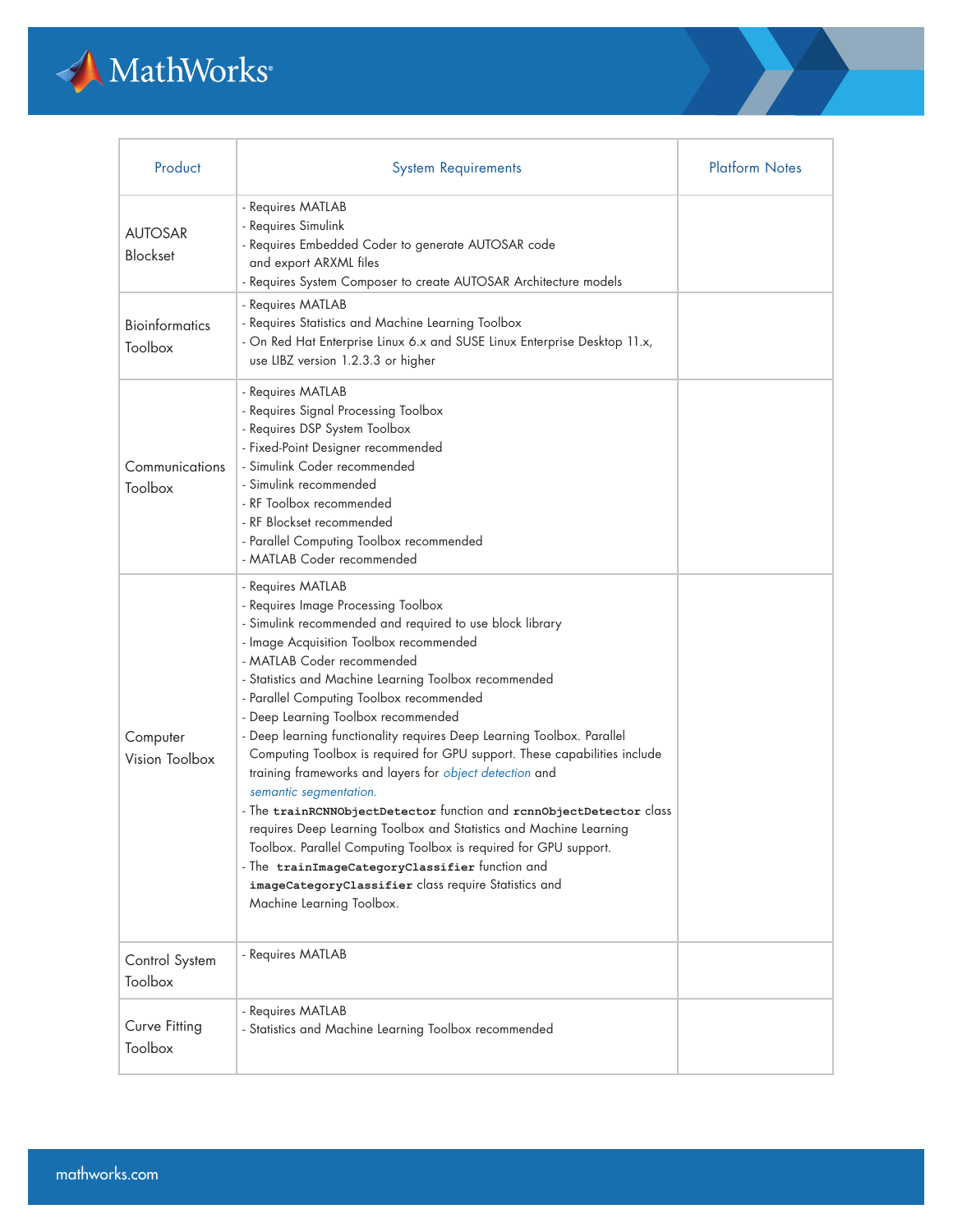

| Product                        | <b>System Requirements</b>                                                                                                                                                                                                                                                                                                                                                                                                                                                                                                                                                                                                                                                                                                                                                                                                                                                                                                                                                                                                                                                                                                                                    | <b>Platform Notes</b> |
|--------------------------------|---------------------------------------------------------------------------------------------------------------------------------------------------------------------------------------------------------------------------------------------------------------------------------------------------------------------------------------------------------------------------------------------------------------------------------------------------------------------------------------------------------------------------------------------------------------------------------------------------------------------------------------------------------------------------------------------------------------------------------------------------------------------------------------------------------------------------------------------------------------------------------------------------------------------------------------------------------------------------------------------------------------------------------------------------------------------------------------------------------------------------------------------------------------|-----------------------|
| Data<br>Acquisition<br>Toolbox | - Requires MATLAB<br>- Requires a supported data acquisition hardware device and its<br>associated driver software<br>- Signal Processing Toolbox recommended                                                                                                                                                                                                                                                                                                                                                                                                                                                                                                                                                                                                                                                                                                                                                                                                                                                                                                                                                                                                 | Windows only          |
| Database<br>Toolbox            | - Requires MATLAB<br>- Your system must have access to an installed database.<br>- Database Toolbox supports exchanging data from the following<br>NoSQL databases:<br>- Cassandra<br>- MongoDB<br>- Neo4j<br>- Database Toolbox supports importing and exporting data from any ODBC-<br>and JDBC-compliant database management system, including:<br>- SQLite<br>- IBM DB2<br>- IBM Informix<br>- Ingres<br>- Microsoft Access<br>- Microsoft Excel<br>- Microsoft SQL Server<br>- MySQL<br>- Oracle<br>- PostgreSQL<br>- Sybase SQL Server<br>- Sybase SQL Anywhere<br>- Database Toolbox requires a database driver. You typically install a driver<br>when you install a database. For instructions about how to install a database<br>driver, consult your database administrator.<br>- On Windows platforms, Database Toolbox supports Open Database<br>Connectivity (ODBC) drivers and Java Database Connectivity (JDBC) drivers.<br>On UNIX platforms, Database Toolbox supports JDBC drivers.<br>See product documentation for more details.<br>- Database Toolbox supports American National Standards Institute (ANSI) stan-<br>dard SQL commands. |                       |
| Datafeed<br>Toolbox            | - Requires MATLAB<br>- Datafeeds available only on Windows from:<br>- Bloomberg<br>- Haver Analytics<br>- IQFeed                                                                                                                                                                                                                                                                                                                                                                                                                                                                                                                                                                                                                                                                                                                                                                                                                                                                                                                                                                                                                                              |                       |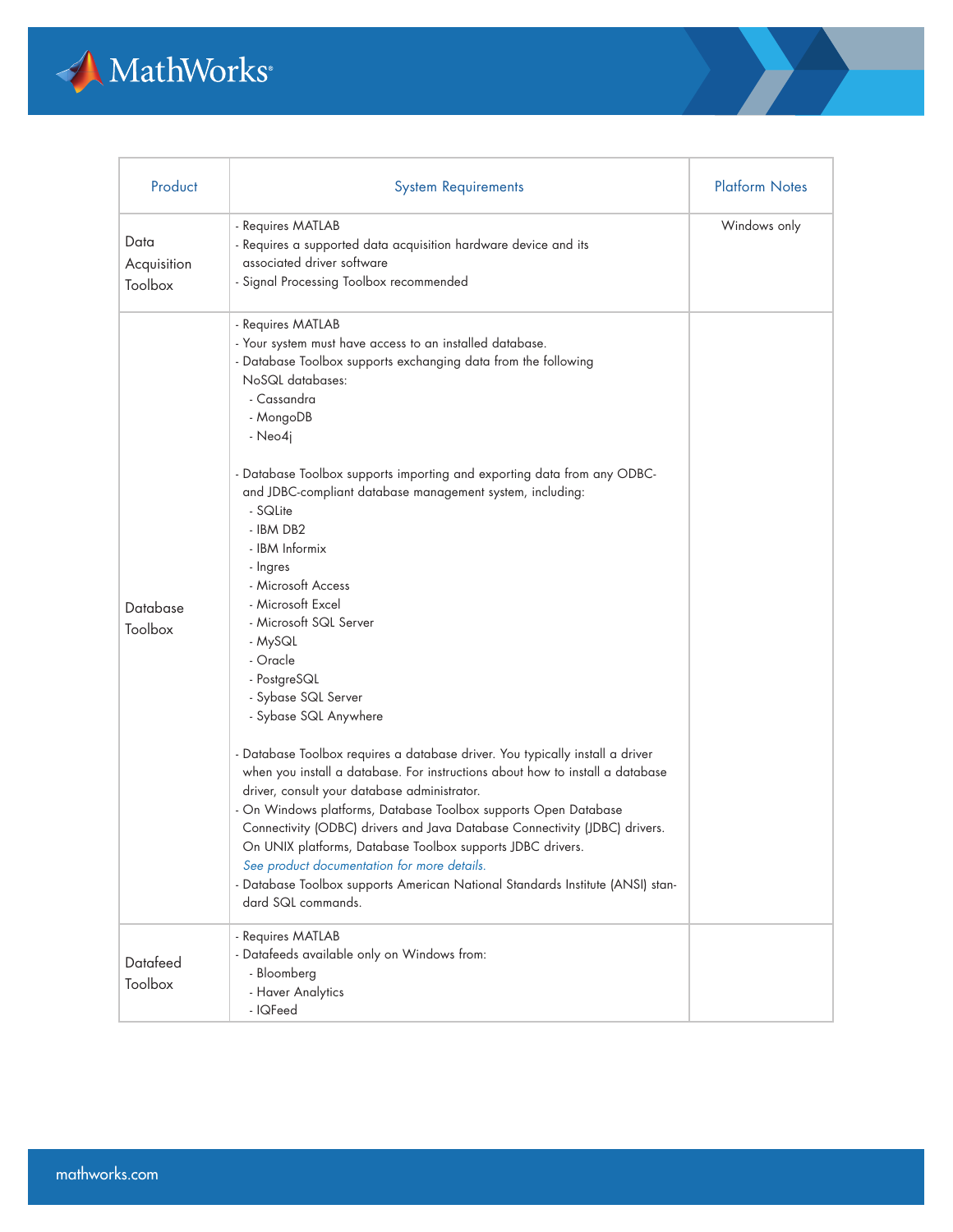

| Product                           | <b>System Requirements</b>                                                                                                                                                                                                                                                                                                                                                                                                               | <b>Platform Notes</b> |
|-----------------------------------|------------------------------------------------------------------------------------------------------------------------------------------------------------------------------------------------------------------------------------------------------------------------------------------------------------------------------------------------------------------------------------------------------------------------------------------|-----------------------|
| Deep Learning<br>Toolbox          | - Requires MATLAB<br>- Parallel Computing Toolbox recommended and is required for GPU support<br>- Image Processing Toolbox recommended<br>- Computer Vision Toolbox recommended<br>- GPU Coder recommended<br>- MATLAB Coder recommended<br>- Simulink recommended<br>- Reinforcement Learning Toolbox recommended                                                                                                                      |                       |
| DO<br>Qualification<br>Kit        | - Requires MATLAB<br>- Requires Simulink Report Generator (to execute tests for all tool<br>qualifications, except Polyspace products)<br>- Polyspace kit support is not available on Mac.                                                                                                                                                                                                                                               |                       |
| DSP System<br>Toolbox             | - Requires MATLAB<br>- Requires Signal Processing Toolbox<br>- Simulink recommended<br>- Fixed-Point Designer recommended<br>- Communications Toolbox recommended<br>- Simulink Coder recommended<br>- MATLAB Coder recommended<br>- Simulink required to use block library                                                                                                                                                              |                       |
| Econometrics<br>Toolbox           | - Requires MATLAB<br>- Requires Statistics and Machine Learning Toolbox<br>- Requires Optimization Toolbox                                                                                                                                                                                                                                                                                                                               |                       |
| Embedded<br>Coder                 | - Requires MATLAB<br>- Requires MATLAB Coder<br>- Requires Simulink for generating code from Simulink<br>- Requires Simulink Coder for generating code from Simulink<br>- Requires Fixed-Point Designer for generating fixed-point code<br>- Requires host platform C compiler.<br>- Requires cross-compiler for the target processor if the code will<br>execute on a platform different from the host.<br>- Simulink Coder recommended |                       |
| Filter Design<br><b>HDL</b> Coder | - Requires MATLAB<br>- Requires Signal Processing Toolbox<br>- Requires Fixed-Point Designer<br>- Requires DSP System Toolbox<br>- HDL Coder recommended<br>- HDL Verifier recommended                                                                                                                                                                                                                                                   |                       |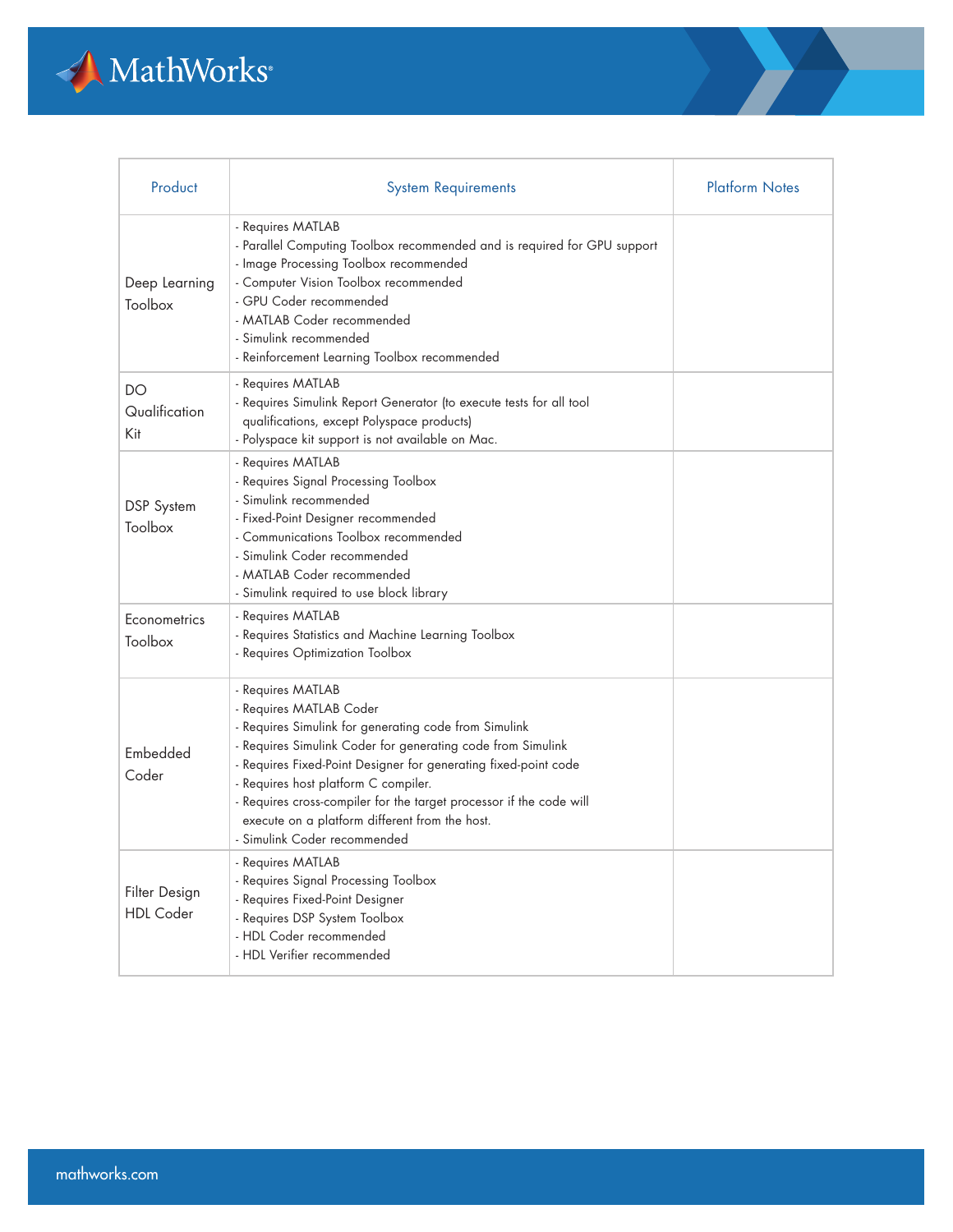

| Product                             | <b>System Requirements</b>                                                                                                                                                                                                                                                                                                                                                                                                                                                     | <b>Platform Notes</b>     |
|-------------------------------------|--------------------------------------------------------------------------------------------------------------------------------------------------------------------------------------------------------------------------------------------------------------------------------------------------------------------------------------------------------------------------------------------------------------------------------------------------------------------------------|---------------------------|
| Financial<br>Instruments<br>Toolbox | - Requires MATLAB<br>- Requires Financial Toolbox<br>- Requires Statistics and Machine Learning Toolbox<br>- Requires Optimization Toolbox<br>- The fitSmoothingSpline function requires Curve Fitting Toolbox<br>- Econometrics Toolbox recommended<br>- Datafeed Toolbox recommended<br>- Curve Fitting Toolbox recommended<br>- Global Optimization Toolbox recommended<br>- Database Toolbox recommended                                                                   |                           |
| <b>Financial Toolbox</b>            | - Requires MATLAB<br>- Requires Statistics and Machine Learning Toolbox<br>- Requires Optimization Toolbox                                                                                                                                                                                                                                                                                                                                                                     |                           |
| Fixed-Point<br>Designer             | - Requires MATLAB<br>- Requires Simulink for fixed-point design in Simulink<br>- Parallel Computing Toolbox recommended                                                                                                                                                                                                                                                                                                                                                        |                           |
| Fuzzy Logic<br>Toolbox              | - Requires MATLAB<br>- Requires Simulink for using toolbox blocks                                                                                                                                                                                                                                                                                                                                                                                                              |                           |
| Global Optimization<br>Toolbox      | - Requires MATLAB<br>- Requires Optimization Toolbox<br>- Parallel Computing Toolbox recommended                                                                                                                                                                                                                                                                                                                                                                               |                           |
| <b>GPU</b> Coder                    | - Requires MATLAB<br>- Requires MATLAB Coder<br>- Requires Parallel Computing Toolbox<br>- Requires Embedded Coder for bidirectional traceability and SIL/PIL<br>- Requires Deep Learning Toolbox to generate code from<br>deep learning networks<br>- Requires host platform C compiler.<br>See list of supported host compilers.<br>- For GPU computing, see additional system requirements<br>- For executing deep learning examples,<br>see additional system requirements | Windows and<br>Linux only |
| <b>HDL</b> Coder                    | - Requires MATLAB<br>- Requires Fixed-Point Designer<br>- Requires MATLAB Coder<br>- Simulink recommended<br>- Signal Processing Toolbox recommended<br>- DSP System Toolbox recommended<br>- HDL Verifier recommended                                                                                                                                                                                                                                                         |                           |
| <b>HDL</b> Verifier                 | - Requires MATLAB<br>- Simulink recommended<br>- MATLAB Coder required for generating SystemVerilog DPI components<br>- Simulink Coder required for generating SystemVerilog DPI or UVM<br>components and transaction-level models (TLMs) from Simulink<br>- Fixed-Point Designer required for cosimulation and FPGA-in-the-loop                                                                                                                                               | Windows and<br>Linux only |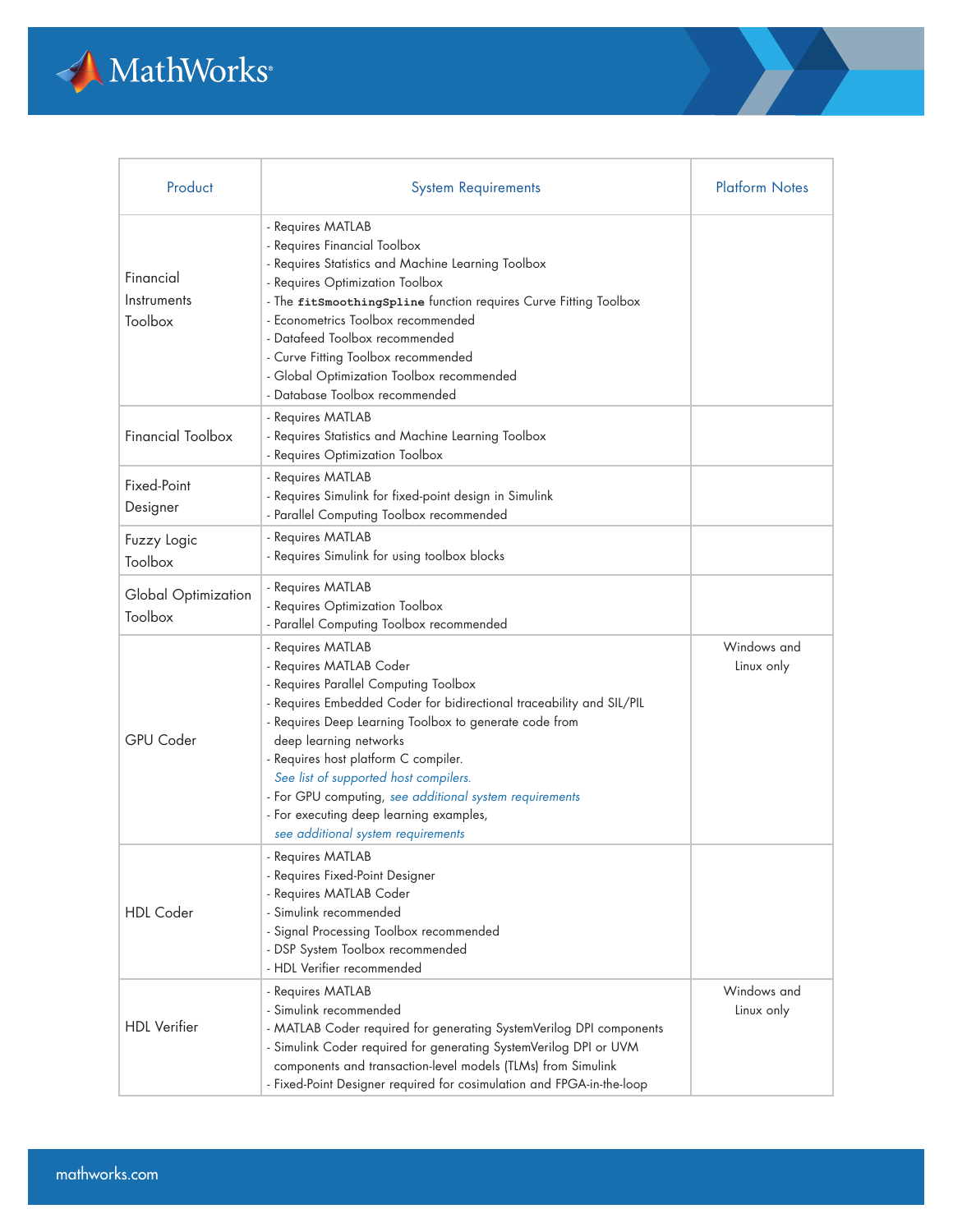

| Product                            | <b>System Requirements</b>                                                                                                                                                                                                                                                                                                                                                                                                                                                                                                                                                                                         | <b>Platform Notes</b> |
|------------------------------------|--------------------------------------------------------------------------------------------------------------------------------------------------------------------------------------------------------------------------------------------------------------------------------------------------------------------------------------------------------------------------------------------------------------------------------------------------------------------------------------------------------------------------------------------------------------------------------------------------------------------|-----------------------|
| <b>IEC</b><br>Certification<br>Kit | - Requires MATLAB<br>- Requires Simulink Report Generator (to execute tests for tool qualifications<br>except Embedded Coder and Polyspace products)<br>- Polyspace kit support is not available on Mac.                                                                                                                                                                                                                                                                                                                                                                                                           |                       |
| Image<br>Acquisition<br>Toolbox    | - Requires MATLAB<br>- Requires Image Processing Toolbox<br>- Computer Vision Toolbox recommended                                                                                                                                                                                                                                                                                                                                                                                                                                                                                                                  |                       |
| Image<br>Processing<br>Toolbox     | - Requires MATLAB<br>- Signal Processing Toolbox recommended<br>- Statistics and Machine Learning Toolbox recommended<br>- Computer Vision Toolbox recommended<br>- Wavelet Toolbox recommended<br>- Image Acquisition Toolbox recommended<br>- Mapping Toolbox recommended<br>- Image processing on GPU requires Parallel Computing Toolbox. A list of support<br>functions is available on this page.<br>- Deep learning functionality requires Deep Learning Toolbox. Parallel Computing<br>Toolbox is required for GPU support. Deep learning capabilities for<br>image processing are described on this page. |                       |
| Instrument<br>Control<br>Toolbox   | - Requires MATLAB<br>- For VISA and GPIB support, availability and installation of third-party<br>platform-specific GPIB and VISA libraries are required                                                                                                                                                                                                                                                                                                                                                                                                                                                           |                       |
| LTE Toolbox                        | - Requires MATLAB<br>- Requires Signal Processing Toolbox<br>- Requires DSP System Toolbox<br>- Requires Communications Toolbox<br>- Instrument Control Toolbox recommended<br>- Parallel Computing Toolbox recommended<br>- HDL Coder recommended<br>- RF Blockset recommended                                                                                                                                                                                                                                                                                                                                    |                       |
| Mapping<br>Toolbox                 | - Requires MATLAB<br>- Statistics and Machine Learning Toolbox recommended<br>- Image Processing Toolbox recommended                                                                                                                                                                                                                                                                                                                                                                                                                                                                                               |                       |
| <b>MATLAB</b>                      | - Prerequisite for all other products                                                                                                                                                                                                                                                                                                                                                                                                                                                                                                                                                                              |                       |
| <b>MATLAB</b> Coder                | - Requires MATLAB<br>- Requires Embedded Coder for processor-specific optimizations, bidirectional<br>traceability, SIL/PIL, and advanced customizations<br>- Requires Fixed-Point Designer for generating fixed-point code<br>- Simulink Coder recommended<br>- Requires host platform C compiler; see list of supported host compilers<br>- Requires cross-compiler for the target processor if the code will execute on a<br>platform different from the host<br>- For executing deep learning networks, see additional system requirements                                                                     |                       |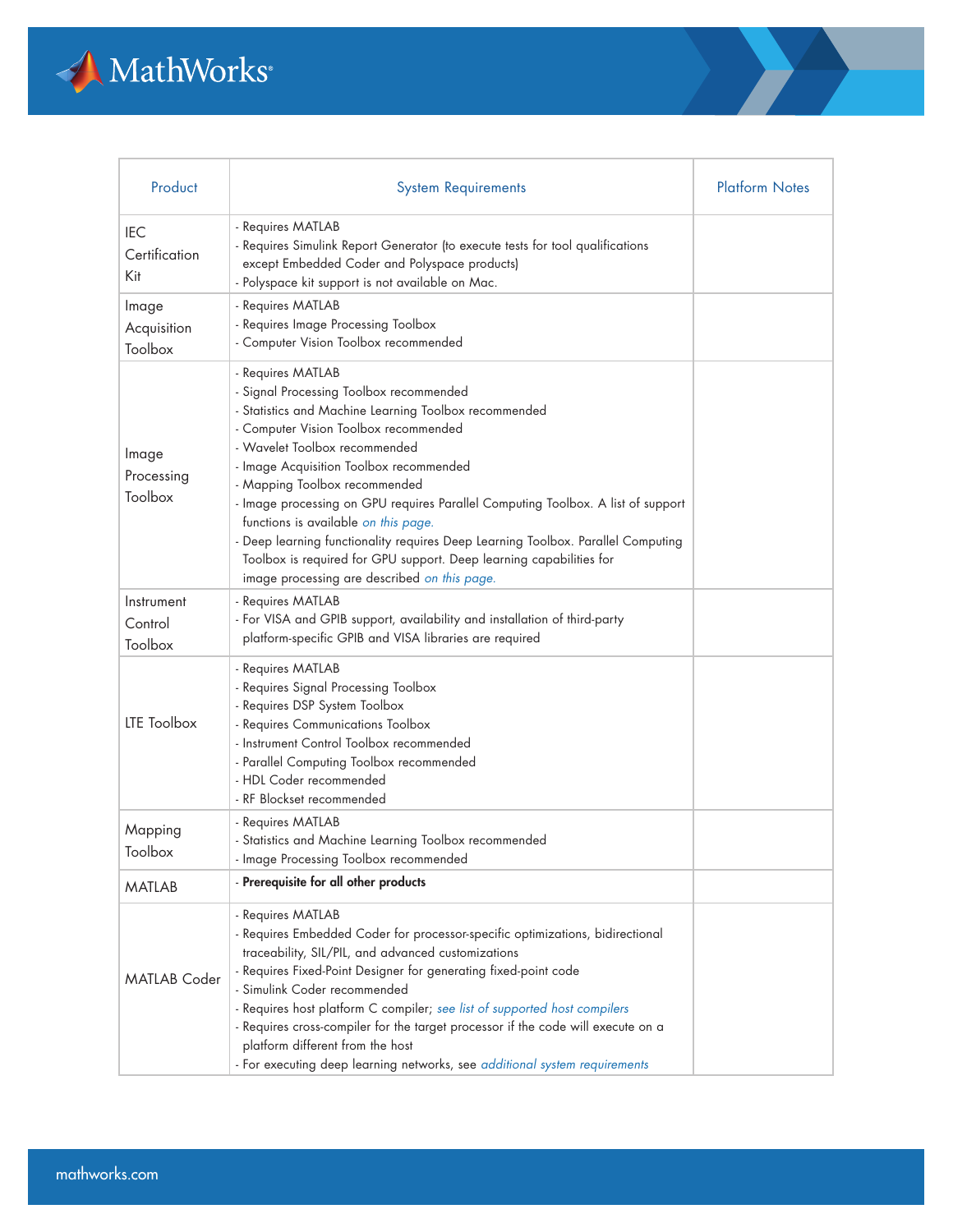

| Product                                | <b>System Requirements</b>                                                                                                                                                                                                                                                                            | <b>Platform Notes</b>                                                                                                                                                       |
|----------------------------------------|-------------------------------------------------------------------------------------------------------------------------------------------------------------------------------------------------------------------------------------------------------------------------------------------------------|-----------------------------------------------------------------------------------------------------------------------------------------------------------------------------|
| <b>MATLAB</b><br>Compiler              | - Requires MATLAB                                                                                                                                                                                                                                                                                     |                                                                                                                                                                             |
| <b>MATLAB</b><br>Compiler SDK          | - Requires MATLAB<br>- Requires MATLAB Compiler<br>- Creating libraries and components that will be integrated with other<br>programming languages requires a compiler for those languages                                                                                                            |                                                                                                                                                                             |
| <b>MATLAB Online</b><br>Server         | - Usage of MATLAB Online checks out a MATLAB license.<br>- See additional system requirements                                                                                                                                                                                                         | Linux Only                                                                                                                                                                  |
| <b>MATLAB</b><br>Parallel Server       |                                                                                                                                                                                                                                                                                                       |                                                                                                                                                                             |
| MATLAB<br>Production<br>Server         | - Does not require MATLAB or Simulink                                                                                                                                                                                                                                                                 |                                                                                                                                                                             |
| <b>MATLAB Report</b><br>Generator      | - Requires MATLAB                                                                                                                                                                                                                                                                                     |                                                                                                                                                                             |
| <b>MATLAB Web</b><br>App Server        | - Does not require MATLAB or Simulink                                                                                                                                                                                                                                                                 |                                                                                                                                                                             |
| Mixed-Signal<br><b>Blockset</b>        | - Requires MATLAB<br>- Requires Simulink<br>- Requires DSP System Toolbox<br>- Requires Signal Processing Toolbox<br>- Control System Toolbox recommended                                                                                                                                             |                                                                                                                                                                             |
| Model<br>Predictive<br>Control Toolbox | - Requires MATLAB<br>- Requires Control System Toolbox<br>- Requires Simulink for using toolbox blocks<br>- Simulink Control Design recommended<br>- Optimization Toolbox recommended for nonlinear MPC                                                                                               |                                                                                                                                                                             |
| Model-Based<br>Calibration<br>Toolbox  | - Requires MATLAB<br>- Requires Simulink<br>- Requires Optimization Toolbox<br>- Requires Statistics and Machine Learning Toolbox<br>- Requires Symbolic Math Toolbox<br>- Deep Learning Toolbox recommended<br>- Parallel Computing Toolbox recommended<br>- Global Optimization Toolbox recommended | Windows only                                                                                                                                                                |
| Motor Control<br><b>Blockset</b>       | - Requires MATLAB<br>- Requires Simulink<br>- Requires Simulink Control Design for Field Oriented Control Autotuner<br>block<br>- Embedded Coder Recommended<br>- Fixed-Point Designer Recommended<br>- Simscape Electrical Recommended                                                               | Code generation for the<br>examples that rely on<br><b>Embedded Coder Support</b><br>Package for Texas<br>Instruments C2000<br>Processors is available for<br>Windows only. |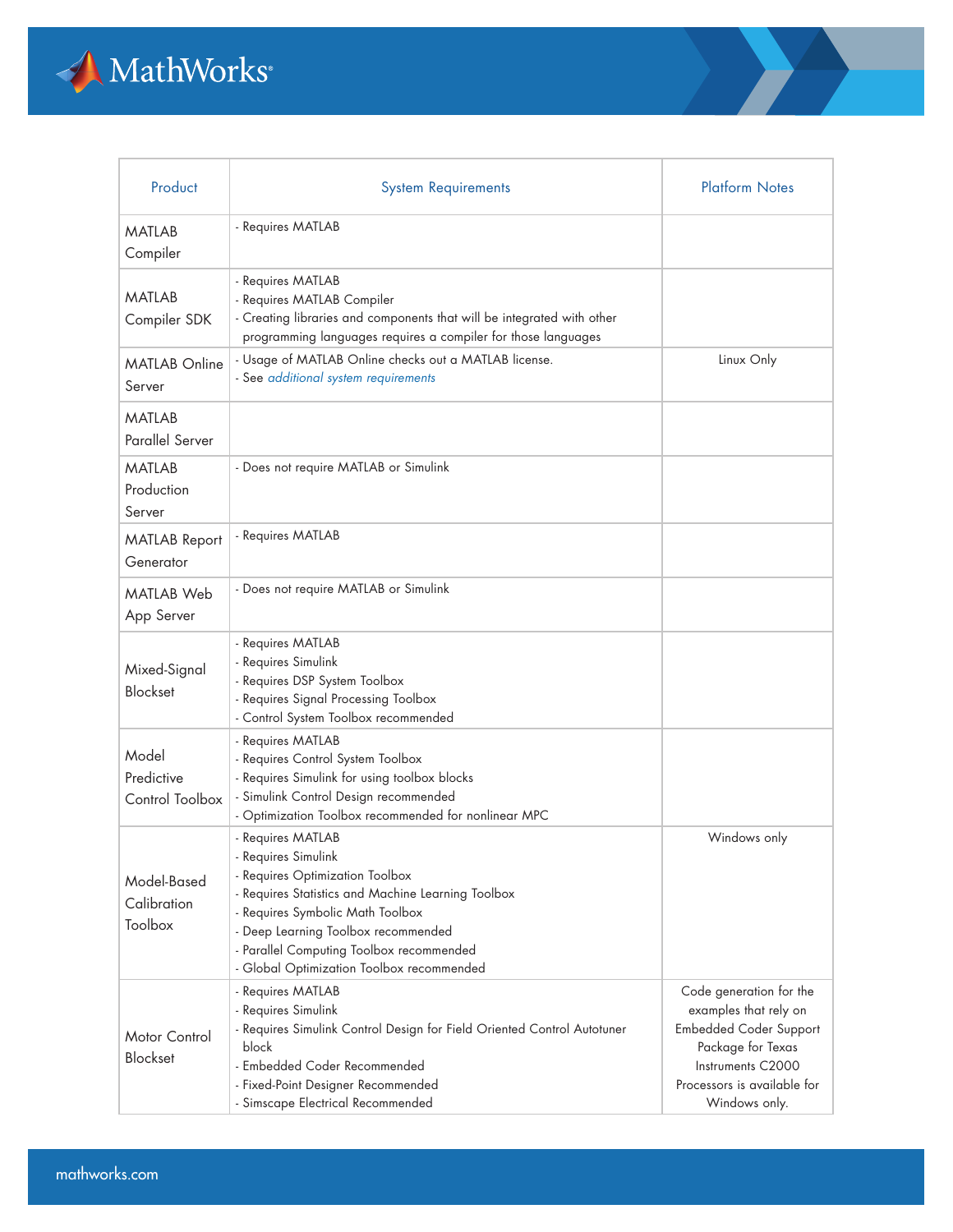

| Product                                        | <b>System Requirements</b>                                                                                                                                                                                                                                                                                                                                                                                                                                                                                                                                                                                                                                                                                                                                                                                                                                                                                                                                      | <b>Platform Notes</b>     |
|------------------------------------------------|-----------------------------------------------------------------------------------------------------------------------------------------------------------------------------------------------------------------------------------------------------------------------------------------------------------------------------------------------------------------------------------------------------------------------------------------------------------------------------------------------------------------------------------------------------------------------------------------------------------------------------------------------------------------------------------------------------------------------------------------------------------------------------------------------------------------------------------------------------------------------------------------------------------------------------------------------------------------|---------------------------|
| Navigation<br>Toolbox                          | - Requires MATLAB<br>- Requires ROS Toolbox for SLAM Map Builder App<br>- Robotics System Toolbox recommended<br>- MATLAB Coder recommended<br>- Simulink recommended<br>- Computer Vision Toolbox recommended<br>- Sensor Fusion and Tracking Toolbox recommended                                                                                                                                                                                                                                                                                                                                                                                                                                                                                                                                                                                                                                                                                              |                           |
| OPC Toolbox                                    | - Requires MATLAB                                                                                                                                                                                                                                                                                                                                                                                                                                                                                                                                                                                                                                                                                                                                                                                                                                                                                                                                               | Windows only              |
| Optimization<br>Toolbox                        | - Requires MATLAB<br>- Parallel Computing Toolbox recommended                                                                                                                                                                                                                                                                                                                                                                                                                                                                                                                                                                                                                                                                                                                                                                                                                                                                                                   |                           |
| Parallel<br>Computing<br>Toolbox               | - Requires MATLAB<br>- General resource requirements for parallel computing:<br>- Maximum of 1 MATLAB worker per physical CPU core is recommended.<br>- Minimum of 2GB RAM per MATLAB worker is recommended. If you are<br>using Simulink, 4GB RAM per worker is recommended.<br>- Requirements for supporting the local scheduler<br>- Minimum of 5 GB of disk space is recommended to accommodate<br>temporary data directories.<br>- Requirements for GPU Computing<br>- CUDA-enabled NVIDIA GPUs with compute capability 3.0 or higher.<br>For releases 17b and earlier, compute capability 2.0 is sufficient for all<br>features except for use of deep learning.<br>(GPU Support by Release) (Is my GPU supported?)<br>- Latest graphics driver (Get the latest driver.)<br>- Requirements for scaling across multiple computers in a cluster or cloud<br>- MATLAB Parallel Server extends the constructs of parallel computing to<br>clusters and clouds |                           |
| Partial<br>Differential<br>Equation<br>Toolbox | - Requires MATLAB                                                                                                                                                                                                                                                                                                                                                                                                                                                                                                                                                                                                                                                                                                                                                                                                                                                                                                                                               |                           |
| Phased Array<br>System Toolbox                 | - Requires MATLAB<br>- Requires DSP System Toolbox<br>- Requires Signal Processing Toolbox<br>- Simulink recommended<br>- MATLAB Coder recommended<br>- Simulink Coder recommended                                                                                                                                                                                                                                                                                                                                                                                                                                                                                                                                                                                                                                                                                                                                                                              |                           |
| Polyspace Bug<br>Finder                        | - Does not require MATLAB or Simulink<br>- Polyspace Code Prover recommended                                                                                                                                                                                                                                                                                                                                                                                                                                                                                                                                                                                                                                                                                                                                                                                                                                                                                    |                           |
| Polyspace Bug<br><b>Finder Access</b>          | - Does not require MATLAB or Simulink<br>- See additional system requirements                                                                                                                                                                                                                                                                                                                                                                                                                                                                                                                                                                                                                                                                                                                                                                                                                                                                                   | Windows and<br>Linux only |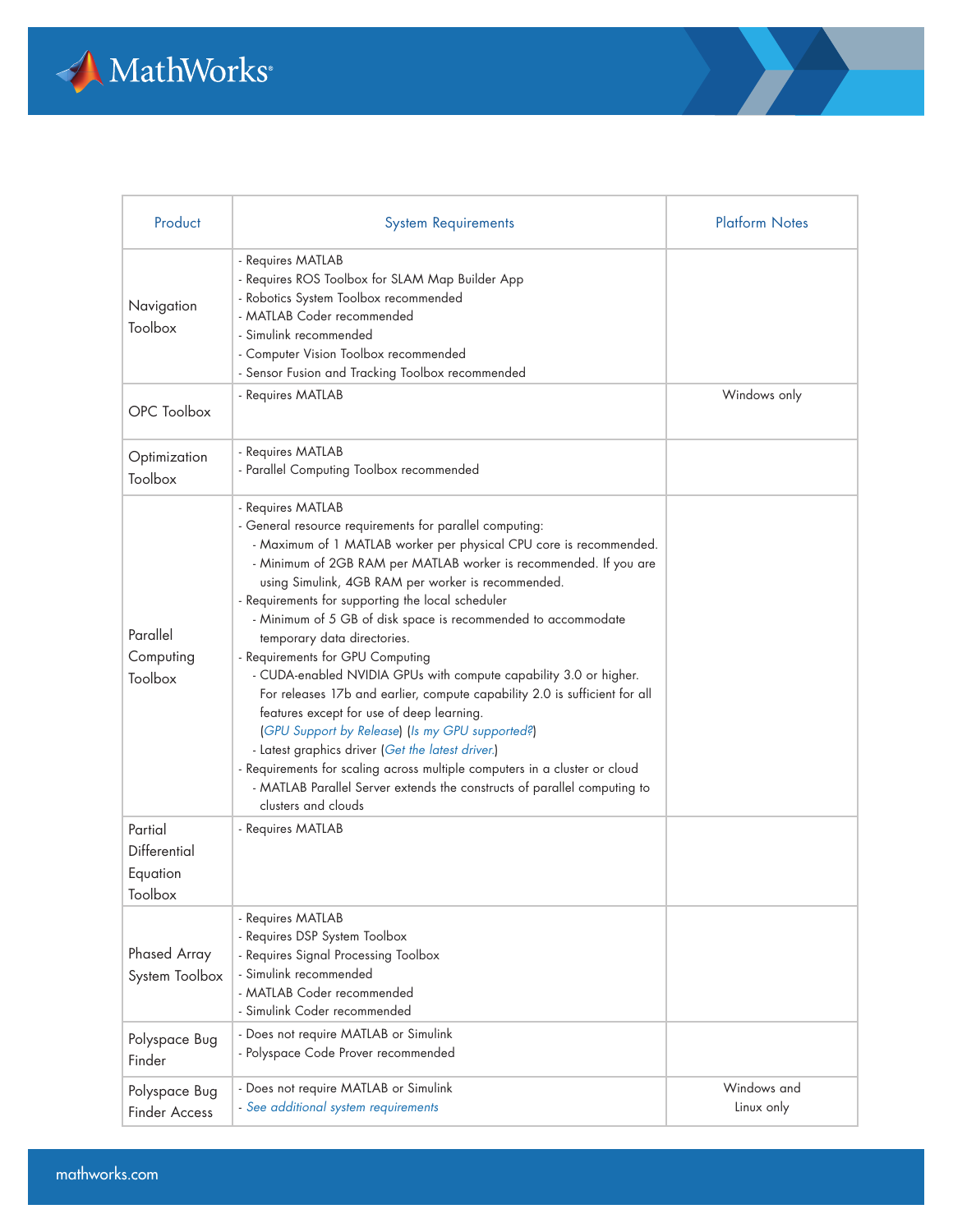

| Product                              | <b>System Requirements</b>                                                                                                                                                                                                                                           | <b>Platform Notes</b>     |
|--------------------------------------|----------------------------------------------------------------------------------------------------------------------------------------------------------------------------------------------------------------------------------------------------------------------|---------------------------|
| Polyspace Bug<br>Finder Server       | - Does not require MATLAB or Simulink                                                                                                                                                                                                                                |                           |
| Polyspace<br>Client for Ada          | - Polyspace Server for Ada required<br>- Does not require MATLAB or Simulink                                                                                                                                                                                         | Windows and<br>Linux only |
| Polyspace<br>Code Prover             | - Does not require MATLAB or Simulink<br>- Requires Polyspace Bug Finder<br>- A minimum of 4 physical cores with 4 GB<br>per core is recommended                                                                                                                     |                           |
| Polyspace<br>Code Prover<br>Access   | - Does not require MATLAB or Simulink<br>- Requires Polyspace Bug Finder Access<br>- See additional system requirements                                                                                                                                              | Windows and<br>Linux only |
| Polyspace<br>Code Prover<br>Server   | - Does not require MATLAB or Simulink<br>- Requires Polyspace Bug Finder Server<br>- A minimum of 4 physical cores with 4 GB<br>per core is recommended                                                                                                              |                           |
| Polyspace<br>Server for Ada          | - Polyspace Client for Ada recommended<br>- Does not require MATLAB or Simulink                                                                                                                                                                                      | Windows and<br>Linux only |
| Powertrain<br><b>Blockset</b>        | - Requires MATLAB<br>- Requires Simulink<br>- Stateflow recommended<br>- Simscape recommended<br>- Model-Based Calibration Toolbox recommended                                                                                                                       |                           |
| Predictive<br>Maintenance<br>Toolbox | - Requires MATLAB<br>- Requires Signal Processing Toolbox<br>- Requires Statistics and Machine Learning Toolbox<br>- Requires System Identification Toolbox<br>- Text Analytics Toolbox recommended<br>- Simulink recommended<br>- Deep Learning Toolbox recommended |                           |
| Reinforcement<br>Learning<br>Toolbox | - Requires MATLAB<br>- Requires Deep Learning Toolbox<br>- Requires Simulink for using toolbox blocks<br>- Parallel Computing Toolbox recommended and is required for<br>GPU support and parallelizing simulations<br>- Control System Toolbox recommended           |                           |
| <b>RF</b> Blockset                   | - Requires MATLAB<br>- Requires Simulink<br>- Requires RF Toolbox<br>- Antenna Toolbox recommended<br>- Communications Toolbox recommended<br>- DSP System Toolbox recommended                                                                                       |                           |
| RF Toolbox                           | - Requires MATLAB<br>- Communications Toolbox recommended<br>- RF Blockset recommended                                                                                                                                                                               |                           |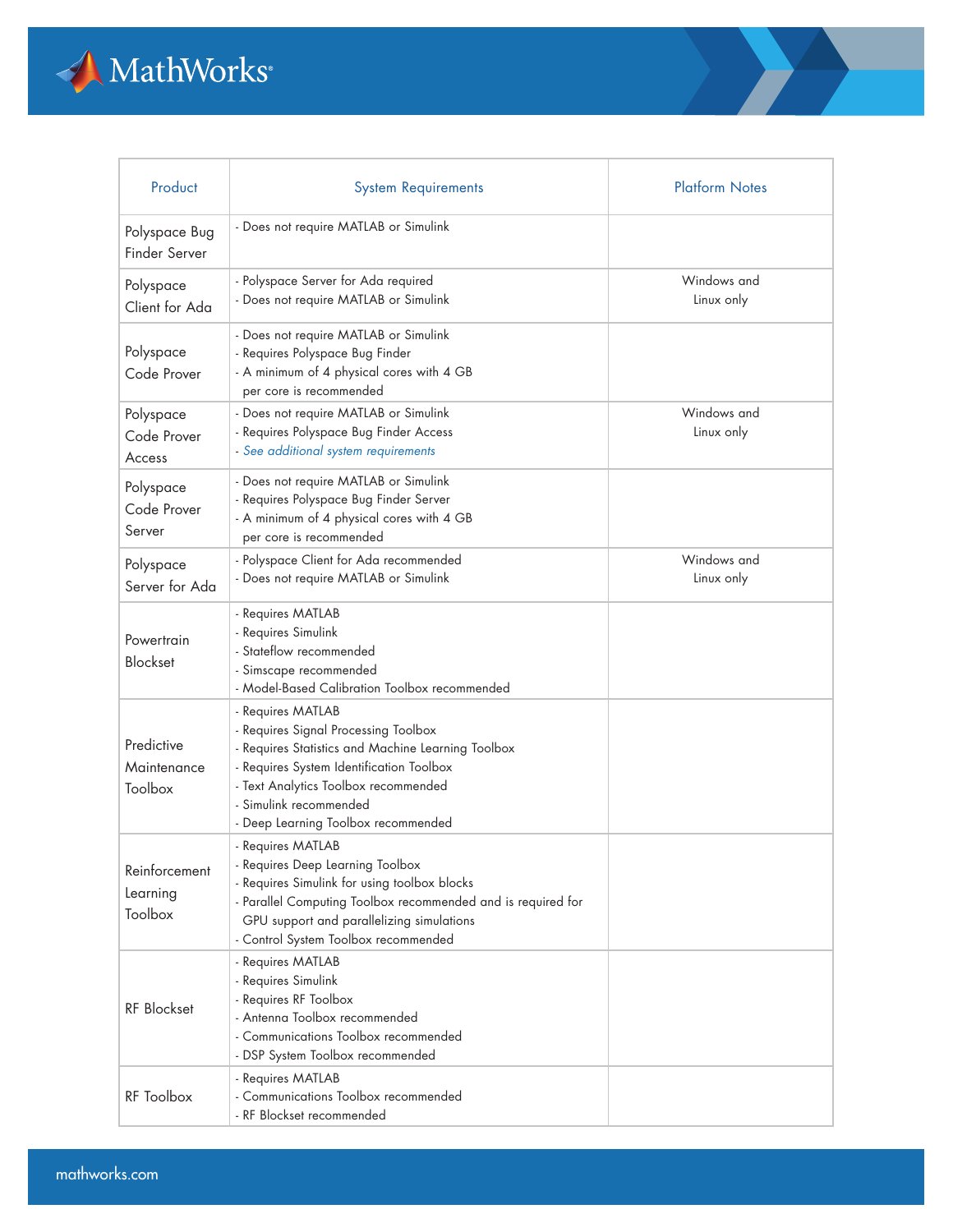

| Product                                  | <b>System Requirements</b>                                                                                                                                                                                                                                                                                                                       | <b>Platform Notes</b> |
|------------------------------------------|--------------------------------------------------------------------------------------------------------------------------------------------------------------------------------------------------------------------------------------------------------------------------------------------------------------------------------------------------|-----------------------|
| Risk<br>Management<br>Toolbox            | - Requires MATLAB<br>- Requires Financial Toolbox<br>- Requires Statistics and Machine Learning Toolbox<br>- Requires Optimization Toolbox<br>- Financial Instruments Toolbox recommended<br>- Econometrics Toolbox recommended<br>- Datafeed Toolbox recommended<br>- Global Optimization Toolbox recommended<br>- Database Toolbox recommended |                       |
| Robotics System<br>Toolbox               | - Requires MATLAB<br>- Simulink recommended<br>- Navigation Toolbox recommended<br>- ROS Toolbox recommended<br>- MATLAB Coder recommended<br>- Simulink Coder recommended<br>- Computer Vision Toolbox recommended<br>- Simscape Multibody recommended<br>- Stateflow recommended                                                               |                       |
| <b>Robust Control</b><br>Toolbox         | - Requires MATLAB<br>- Requires Control System Toolbox<br>- Requires Simulink for using toolbox blocks<br>- Simulink Control Design recommended                                                                                                                                                                                                  |                       |
| ROS Toolbox                              | - Requires MATLAB<br>- Simulink recommended<br>- Robotics System Toolbox recommended<br>- Navigation Toolbox recommended<br>- Simulink Coder recommended<br>- Stateflow recommended                                                                                                                                                              |                       |
| Sensor Fusion<br>and Tracking<br>Toolbox | - Requires MATLAB<br>- MATLAB Coder recommended<br>- Phased Array System Toolbox recommended<br>- DSP System Toolbox recommended<br>- Computer Vision Toolbox recommended                                                                                                                                                                        |                       |
| SerDes Toolbox                           | - Requires MATLAB<br>- Requires DSP System Toolbox<br>- Requires Signal Processing Toolbox<br>- Simulink required for IBIS-AMI model generation<br>- RF Toolbox recommended                                                                                                                                                                      |                       |
| Signal Processing<br>Toolbox             | - Requires MATLAB<br>- DSP System Toolbox recommended                                                                                                                                                                                                                                                                                            |                       |
| SimBiology                               | - Requires MATLAB<br>- Global Optimization Toolbox recommended<br>- Optimization Toolbox recommended<br>- Parallel Computing Toolbox recommended<br>- Statistics and Machine Learning Toolbox recommended<br>- sbionca requires Statistics and Machine Learning Toolbox                                                                          |                       |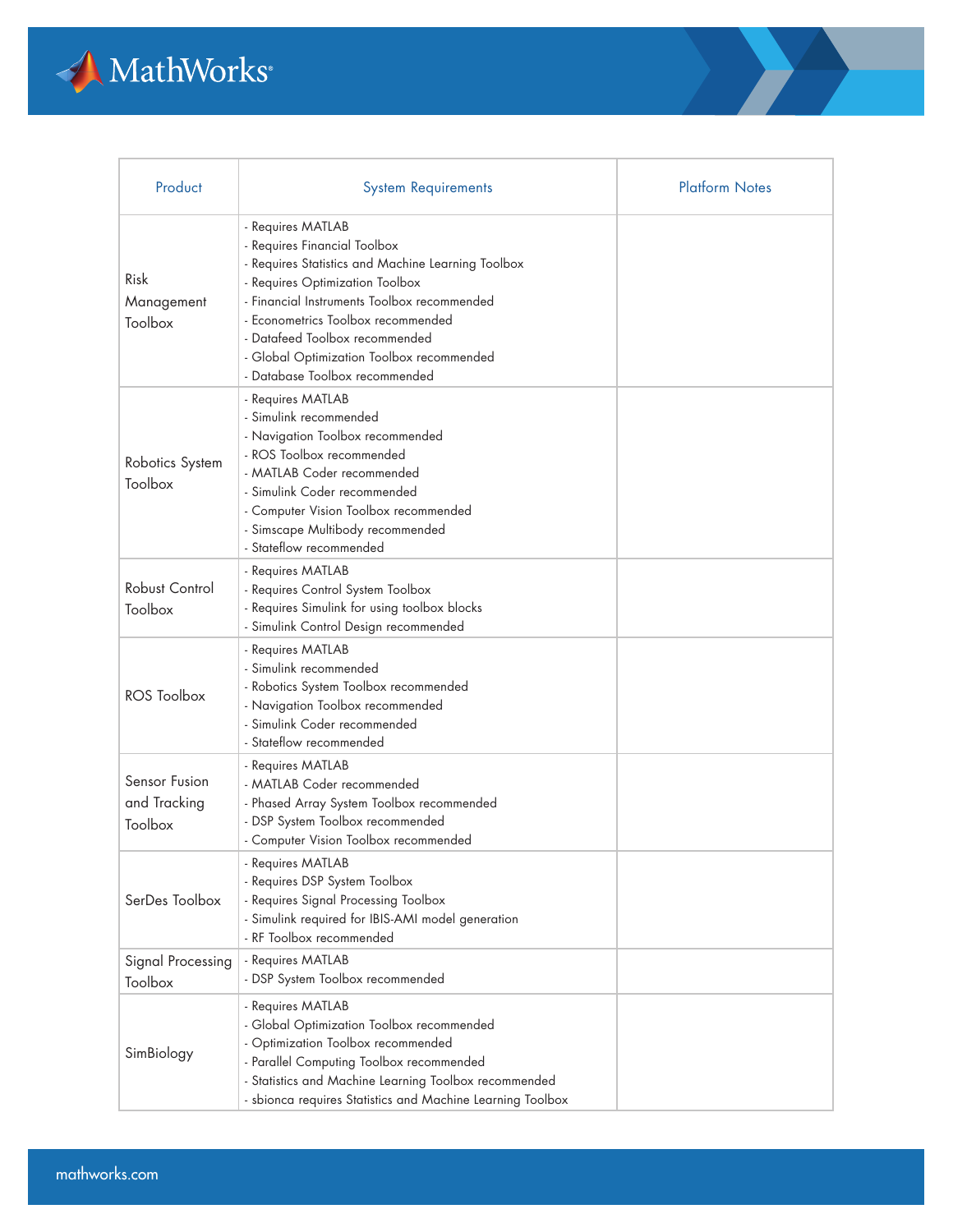

| Product                    | <b>System Requirements</b>                                                                                                                                                                                                                                                                                                                                                  | <b>Platform Notes</b>     |
|----------------------------|-----------------------------------------------------------------------------------------------------------------------------------------------------------------------------------------------------------------------------------------------------------------------------------------------------------------------------------------------------------------------------|---------------------------|
| <b>SimFvents</b>           | - Requires MATLAB<br>- Requires Simulink<br>- Stateflow recommended<br>- Statistics and Machine Learning Toolbox recommended                                                                                                                                                                                                                                                |                           |
| Simscape                   | - Requires MATLAB<br>- Requires Simulink                                                                                                                                                                                                                                                                                                                                    |                           |
| Simscape<br>Driveline      | - Requires MATLAB<br>- Requires Simulink<br>- Requires Simscape                                                                                                                                                                                                                                                                                                             |                           |
| Simscape<br>Electrical     | - Requires MATLAB<br>- Requires Simulink<br>- Requires Simscape<br>- Simscape Multibody recommended                                                                                                                                                                                                                                                                         |                           |
| Simscape Fluids            | - Requires MATLAB<br>- Requires Simulink<br>- Requires Simscape                                                                                                                                                                                                                                                                                                             |                           |
| Simscape<br>Multibody      | - Requires MATLAB<br>- Requires Simulink<br>- Requires Simscape                                                                                                                                                                                                                                                                                                             |                           |
| Simulink                   | - Requires MATLAB<br>- Requires Fixed-Point Designer for simulating fixed-point data types<br>- Some features require the use of a C Compiler.                                                                                                                                                                                                                              |                           |
| Simulink 3D<br>Animation   | - Requires MATLAB<br>- Simulink recommended<br>- Simulink is required if using the blockset portion of the product                                                                                                                                                                                                                                                          |                           |
| Simulink Check             | - Requires MATLAB<br>- Requires Simulink                                                                                                                                                                                                                                                                                                                                    |                           |
| Simulink Code<br>Inspector | - Requires MATLAB<br>- Requires Simulink<br>- Requires host platform C compiler supported by MATLAB<br>(for loadlibrary usage).                                                                                                                                                                                                                                             | Windows and<br>Linux only |
| Simulink Coder             | - Requires MATLAB<br>- Requires Simulink<br>- Requires MATLAB Coder<br>- Embedded Coder recommended<br>- Simulink Real-Time recommended<br>- Requires Fixed-Point Designer for generating fixed-point code<br>- Requires host platform C compiler.<br>- Requires cross-compiler for the target processor if the code will execute<br>on a platform different from the host. |                           |
| Simulink<br>Compiler       | - Requires MATLAB<br>- Requires Simulink<br>- Requires MATLAB Compiler                                                                                                                                                                                                                                                                                                      |                           |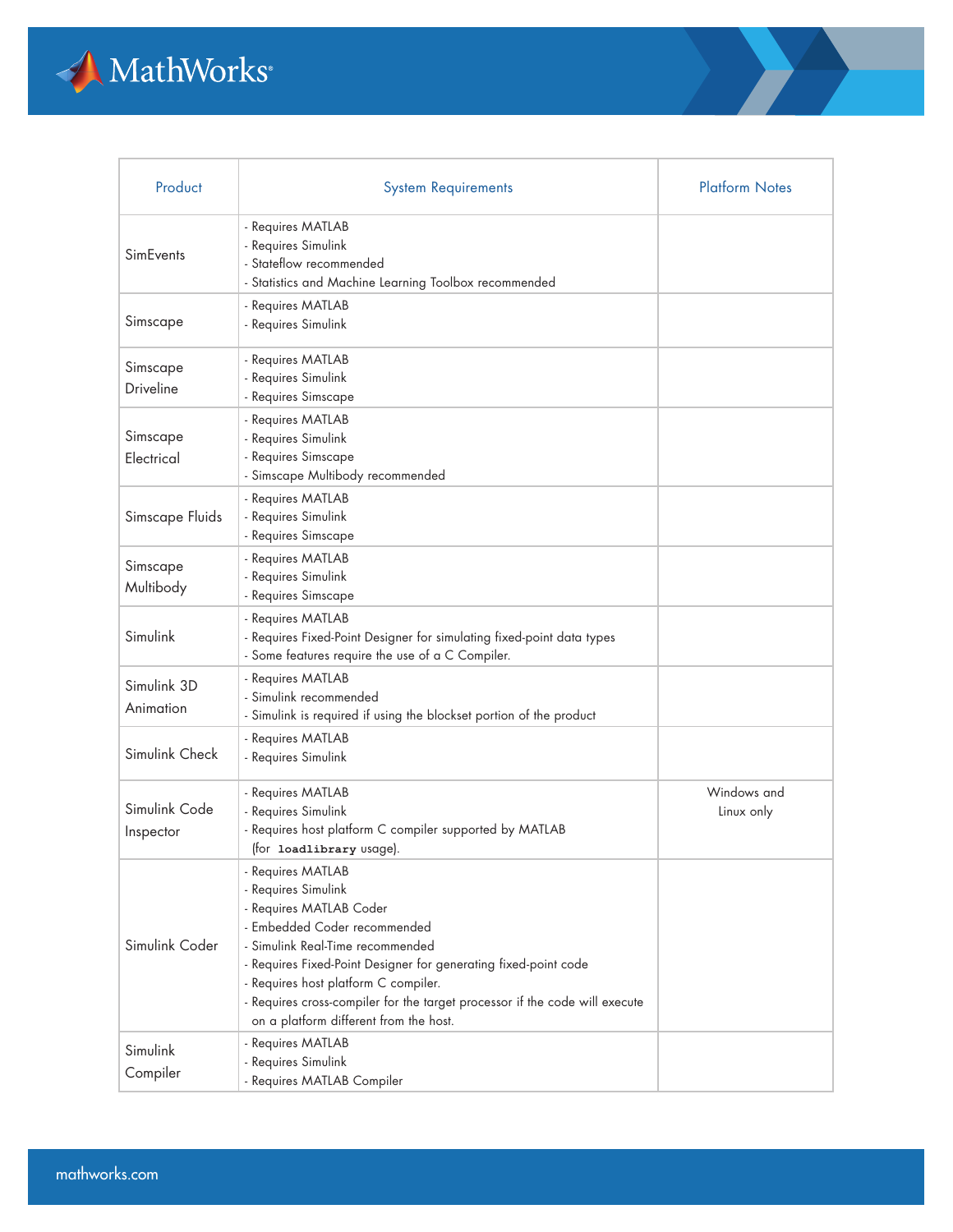

| Product                         | <b>System Requirements</b>                                                                                                                                                                                                                                                                                     | <b>Platform Notes</b>   |
|---------------------------------|----------------------------------------------------------------------------------------------------------------------------------------------------------------------------------------------------------------------------------------------------------------------------------------------------------------|-------------------------|
| Simulink Control<br>Design      | - Requires MATLAB<br>- Requires Simulink<br>- Requires Control System Toolbox<br>- Simulink Design Optimization recommended                                                                                                                                                                                    |                         |
| Simulink<br>Coverage            | - Requires MATLAB<br>- Requires Simulink<br>- Simulink Test recommended<br>- Simulink Design Verifier recommended<br>- Embedded Coder recommended                                                                                                                                                              |                         |
| Simulink Design<br>Optimization | - Requires MATLAB<br>- Requires Simulink<br>- Requires Optimization Toolbox<br>- Global Optimization Toolbox recommended<br>- Parallel Computing Toolbox recommended<br>- Simulink Control Design recommended<br>- Control System Toolbox recommended<br>- Statistics and Machine Learning Toolbox recommended |                         |
| Simulink Design<br>Verifier     | - Requires MATLAB<br>- Requires Simulink<br>- Requires Simulink Check<br>- Requires Simulink Coverage<br>- Simulink Test recommended                                                                                                                                                                           |                         |
| Simulink Desktop<br>Real-Time   | - Requires MATLAB<br>- Requires Simulink<br>- Simulink Coder recommended<br>- MATLAB Coder recommended                                                                                                                                                                                                         | Windows and<br>Mac only |
| Simulink PLC<br>Coder           | - Requires MATLAB<br>- Requires Simulink                                                                                                                                                                                                                                                                       | Windows only            |
| Simulink<br>Real-Time           | - Requires MATLAB<br>- Requires Simulink<br>- Requires Simulink Coder<br>- Requires MATLAB Coder<br>- Stateflow recommended<br>- Requires a compiler (See supported compiler versions.)                                                                                                                        | Windows only            |
| Simulink Report<br>Generator    | - Requires MATLAB<br>- Requires Simulink<br>- Requires MATLAB Report Generator                                                                                                                                                                                                                                 |                         |
| Simulink<br>Requirements        | - Requires MATLAB<br>- Requires Simulink<br>- Simulink Test recommended                                                                                                                                                                                                                                        |                         |
| Simulink Test                   | - Requires MATLAB<br>- Requires Simulink<br>- Simulink Coverage required for measuring model or code coverage<br>- Simulink Design Verifier required for adding missing coverage                                                                                                                               |                         |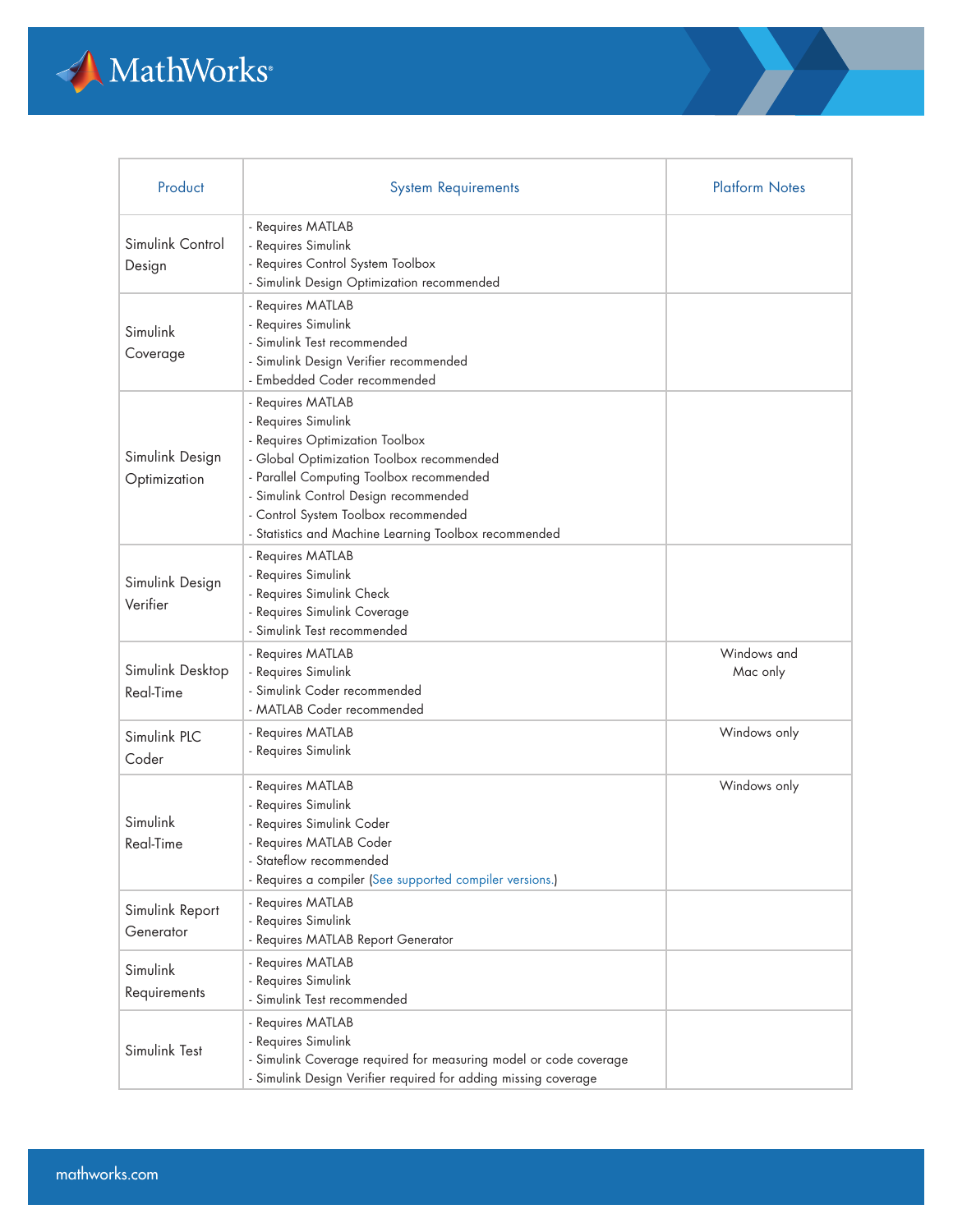

| Product                                       | <b>System Requirements</b>                                                                                                                                                                                                                                                                                                                         | <b>Platform Notes</b>                                |
|-----------------------------------------------|----------------------------------------------------------------------------------------------------------------------------------------------------------------------------------------------------------------------------------------------------------------------------------------------------------------------------------------------------|------------------------------------------------------|
| SoC Blockset                                  | - Requires MATLAB<br>- Requires Simulink<br>- Requires Simulink Coder and Embedded Coder<br>for generating embedded C code<br>- Requires HDL Coder for generating HDL code                                                                                                                                                                         | Windows and<br>Linux only                            |
| Spreadsheet Link                              | - Requires MATLAB<br>- Available on 32 bit Windows and 64 bit Windows only<br>- Requires one of the following versions of Excel:<br><b>Excel 2010</b><br>Excel 2013 or later<br><b>Excel 2007</b>                                                                                                                                                  | Windows only                                         |
| Stateflow                                     | - Requires MATLAB<br>- Simulink recommended<br>- Requires C Compiler when used in non-Windows<br>or 64-bit environments. See the list of supported compilers.                                                                                                                                                                                      |                                                      |
| Statistics and<br>Machine Learning<br>Toolbox | - Requires MATLAB                                                                                                                                                                                                                                                                                                                                  |                                                      |
| Symbolic Math<br>Toolbox                      | - Requires MATLAB                                                                                                                                                                                                                                                                                                                                  |                                                      |
| System Composer                               | - Requires MATLAB<br>- Requires Simulink                                                                                                                                                                                                                                                                                                           |                                                      |
| System<br>Identification<br>Toolbox           | - Requires MATLAB<br>- Requires Simulink for using toolbox blocks<br>- Signal Processing Toolbox recommended<br>- Control System Toolbox recommended                                                                                                                                                                                               |                                                      |
| <b>Text Analytics</b><br>Toolbox              | - Requires MATLAB<br>- Requires Statistics and Machine Learning Toolbox<br>- Parallel Computing Toolbox recommended<br>- Deep Learning Toolbox recommended                                                                                                                                                                                         |                                                      |
| <b>Trading Toolbox</b>                        | - Requires MATLAB<br>- Financial Toolbox recommended<br>- Financial Instruments Toolbox recommended<br>- Econometrics Toolbox recommended<br>- Datafeed Toolbox recommended<br>- Optimization Toolbox recommended<br>- Windows only support:<br>- X_TRADER®<br>$-CQG^*$<br>- Bloomberg EMSX<br>- Interactive Brokers®<br>- Wind Data Feed Services |                                                      |
| Vehicle Dynamics<br>Blockset                  | - Requires MATLAB<br>- Requires Simulink<br>- Model-Based Calibration Toolbox recommended<br>- Powertrain Blockset recommended<br>- Stateflow recommended                                                                                                                                                                                          | Unreal Engine visualization<br>only runs in Windows. |